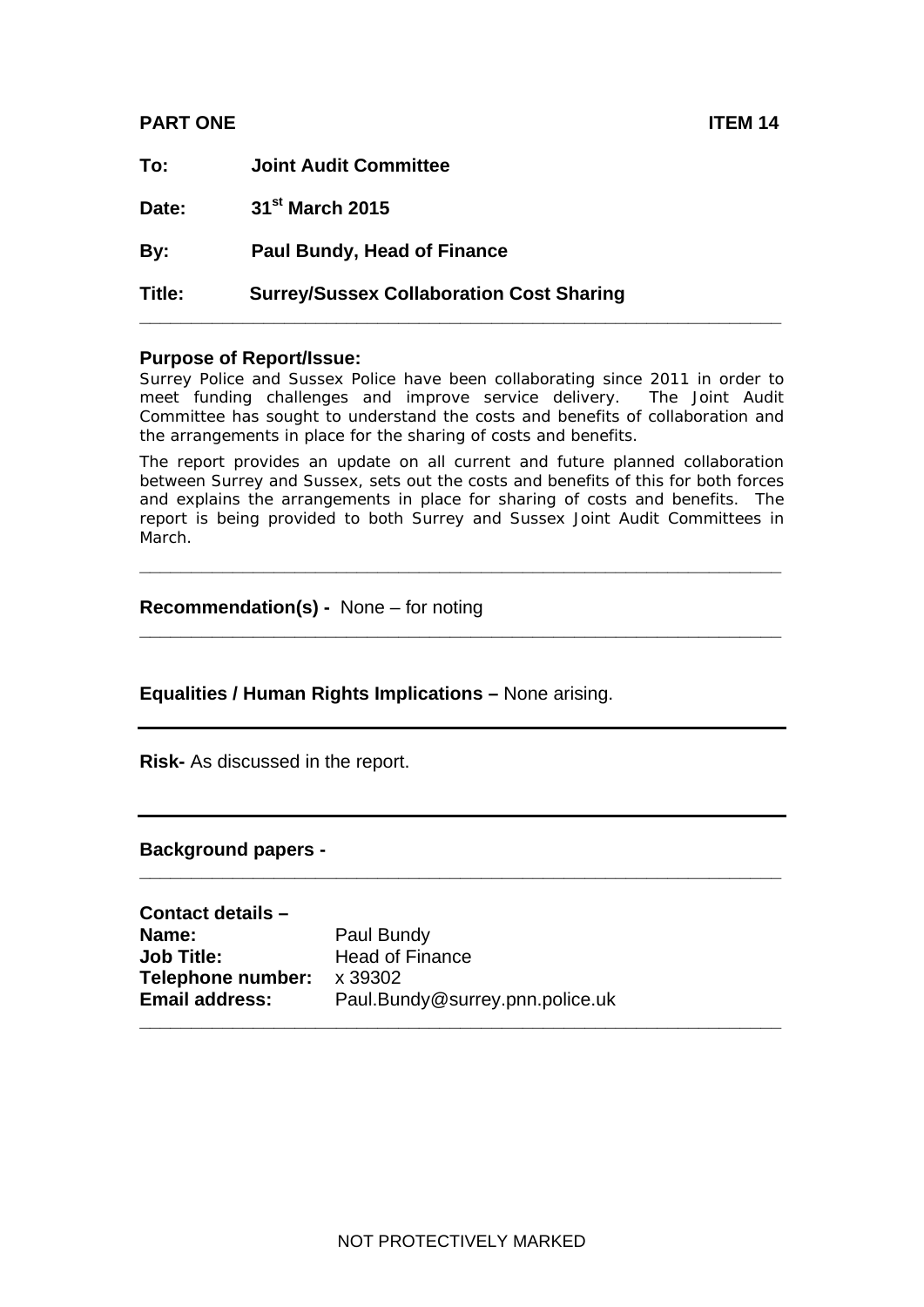

# **Surrey and Sussex Collaboration Briefing**

# **Update for JAC March 2015**

# **1. Background**

- 1.1. Both Surrey and Sussex Police have undertaken significant change programmes the costs and benefits of collaboration and the arrangements in place for the sharing (jointly and individually) over the last five years in order to meet funding challenges and improve service delivery. The Joint Audit Committee has sought to understand of costs and benefits.
- 1.2. The purpose of this report is to provide an update on all current and future planned and explain the arrangements in place for sharing of costs and benefits. The report is being provided to both Surrey and Sussex Joint Audit Committees in March. collaboration, set out the costs and benefits of this for both Surrey and Sussex Police

# **2. Context**

- 2.1. The first significant phase of collaboration across police forces in the south east region Hampshire, Kent, Surrey and Sussex Police. This was followed by Surrey and Sussex commenced in 2010 with joint services for technical support, witness protection, air support, and covert and organised crime between a combination of Thames Valley, Police collaboration on major crime, forensics and firearms from 2011.
- 2.2. In October 2013 the Chief Constables and Police and Crime Commissioners for Surrey forces to be delivered through the Policing Together programme. Following a review, including agreement on the areas of activity to be prioritised for collaboration. and Sussex set out a vision and ambition for significant collaboration between the two in 2014, of the scope of services to be included within the Policing Together programme a revised vision was agreed in September 2014 by Chief Constables
- 2.3. The table below provides a summary of current services being collaborated between Surrey and Sussex in line with the legal agreement (section 22a), i.e. those functions under joint management subject to cost sharing.

|                                                          | <b>Surrey Budget</b> | Sussex Budget | Joint Budget |
|----------------------------------------------------------|----------------------|---------------|--------------|
|                                                          | E'm                  | E'm           | E'm          |
| <b>Specialist Crime</b>                                  | 8.1                  | 9.5           | 17.6         |
| Support Services (Insurance,<br>Transport & Procurement) | 0.7                  | 0.9           | 1.6          |
| Operations                                               | 16.0                 | 19.4          | 34.9         |
| Total                                                    | 24.7                 | 29.3          | 54.0         |

2.4. The total value of the activity current being collaborated equates to about 11% of each Force's total budget.

Not Protectively Marked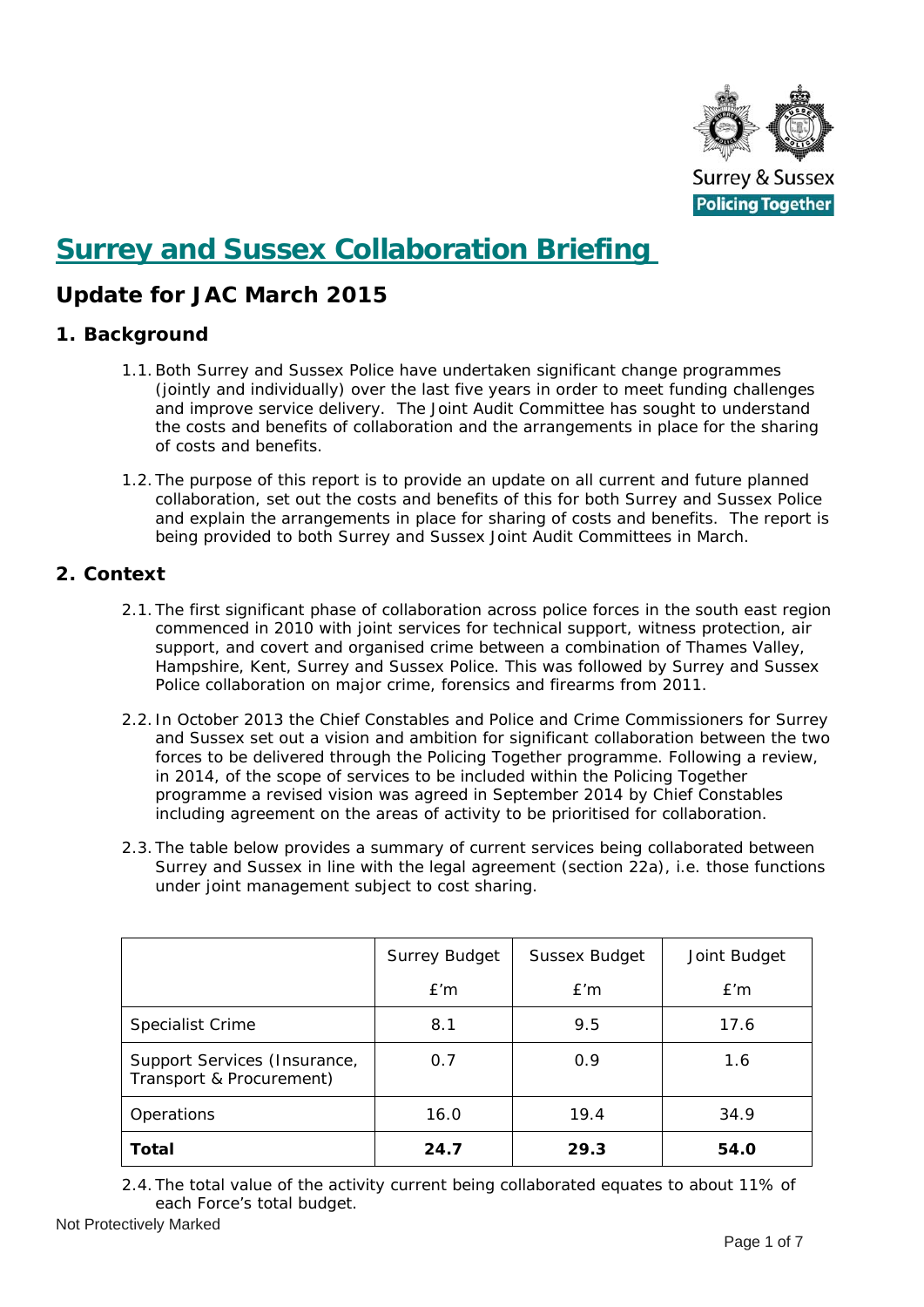- 2.5. Further activities agreed within the scope of Policing Together include:
	- further Support Services (HR, ICT and Finance) to be implemented in stages over 2015 and 2016;
	- further Specialist Crime (elements of intelligence, crime support, special branch or with regional forces– some of which to be implemented in 2015 and 2016 but no firm timescales for all of these; and public protection) currently being considered for Surrey/Sussex collaboration
	- Contact (call centre and handling and front office services) being considered as a Surrey/Sussex joint service or a wider collaboration with fire and ambulance services - no firm timescales;
	- Corporate Services (elements of performance, professional standards, health and safety; legal) currently being considered - some of which to be implemented in 2015 and 2016 but no firm timescales for all of these;
- 2.6. The total value of all of the above services currently collaborated or within the agreed over the next four years and would equate to just over a third of the total budget for scope of Policing Together is estimated at £165m. This represents the maximum amount of funding for services likely to be collaborated between Surrey and Sussex each force.

# **3. Cost and Benefits of Collaboration**

## **Costs**

- 3.1. It has not been possible for either force to clearly describe the full cost (both dating back to 2010. There is no opportunity cost data available for previous years as additional and opportunity cost) incurred in delivering the totality of these changes neither force routinely captured this information.
- 3.2. A clear understanding of these costs allow the forces to prioritise change activity and focus effort on activities which generate the greatest return (operational performance or financial benefits) and enable better decision making.
- 3.3. The costs of change for the Policing Together programme are being collected and used of opportunity cost being committed by each force. This is being used and considered along with proposals for additional expenditure to assess the approval and to inform decision making. In September 2014, work was undertaken to identify the total level of existing resource that the forces were committing to delivering Policing Together in both support and operational functions, thereby demonstrating the level prioritisation of business cases.
- 3.4. The costs of change are updated and reporting to the Joint Surrey/Sussex Change Board on a regular basis alongside approvals and decisions for committed resources to change activity.
- 3.5. The table below shows the opportunity and additional costs for each force for the 2014/15 financial year, grouped by category.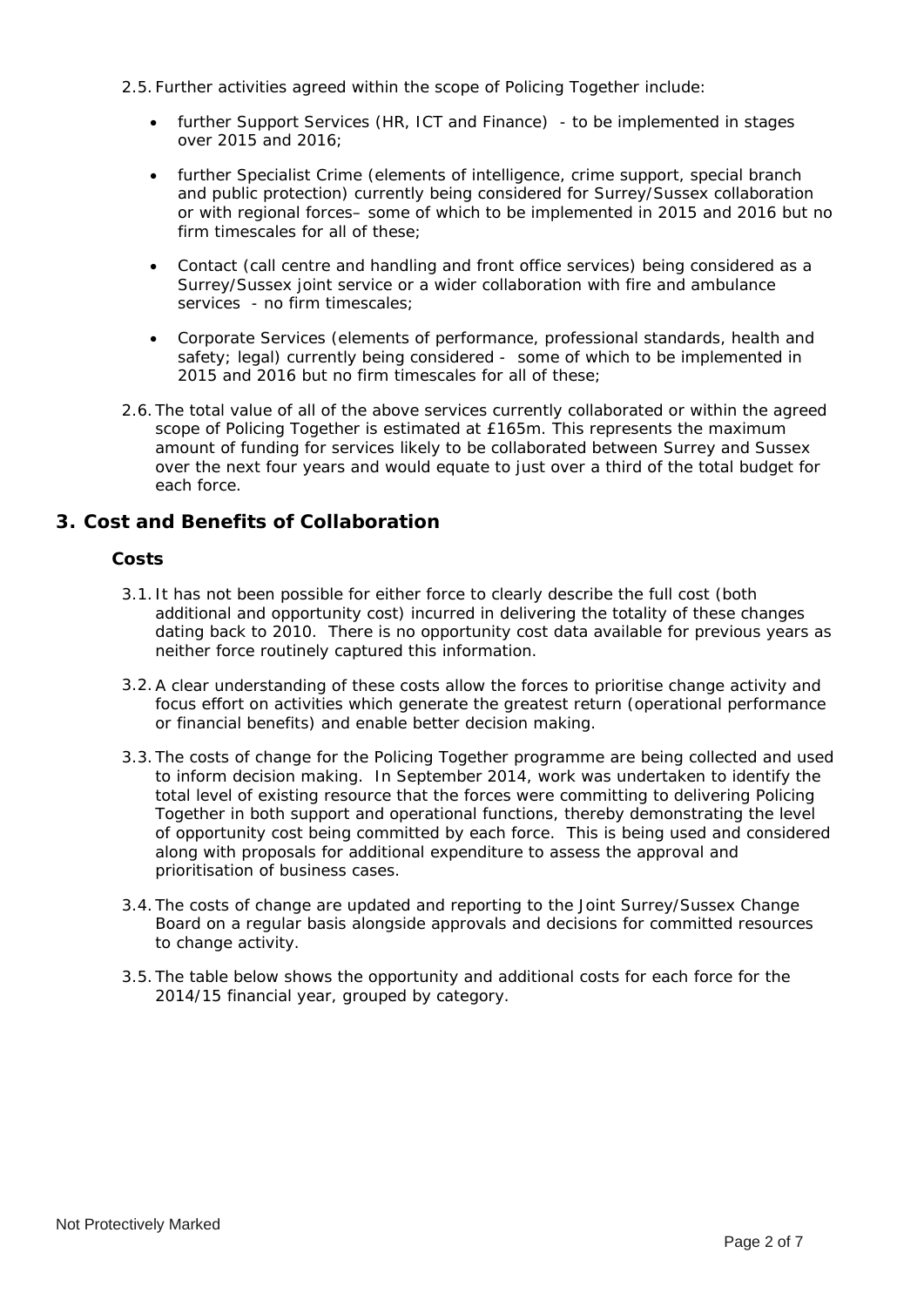| Project                           | <b>Surrey</b><br>Opport unity<br><b>cost</b> | <b>Sussex</b><br><b>cost</b> | <b>Total</b><br>Opport unity   Opport unity<br>œσst | of 14/15<br><b>Additional</b><br>œσst | Surrey share   Sussex share<br>of 14/15 of<br><b>Additional</b><br>œσst | <b>Total</b><br><b>Additional</b><br><b>cost</b> |
|-----------------------------------|----------------------------------------------|------------------------------|-----------------------------------------------------|---------------------------------------|-------------------------------------------------------------------------|--------------------------------------------------|
|                                   | £m                                           | £m                           | £m                                                  | £m                                    | $E_m$                                                                   | £m                                               |
| Corporate Collaboration and       |                                              |                              |                                                     |                                       |                                                                         |                                                  |
| <b>Change Resources</b>           | 0.9                                          | 1.1                          | 2.0                                                 | 0.0                                   | 0.0                                                                     | 0.0                                              |
|                                   |                                              |                              |                                                     |                                       |                                                                         |                                                  |
| <b>Target Operating Model</b>     | 0.2                                          | 0.3                          | 0.5                                                 | 0.1                                   | 0.1                                                                     | 0.2                                              |
| Specialist Crime and Operations   |                                              |                              |                                                     |                                       |                                                                         |                                                  |
| Collaboration                     | 0.4                                          | 0.3                          | 0.7                                                 | 0.0                                   | 0.0                                                                     | 0.1                                              |
|                                   |                                              |                              |                                                     |                                       |                                                                         |                                                  |
| Support Services Collaboration    | 0.2                                          | 0.0                          | 0.2                                                 | 0.3                                   | 0.3                                                                     | 0.6                                              |
| Support Services and Corporate    |                                              |                              |                                                     |                                       |                                                                         |                                                  |
| Services support to collaboration | 0.5                                          | 0.4                          | 0.9                                                 | 0.2                                   | 0.2                                                                     | 0.4                                              |
| <b>TOTAL</b>                      | 2.1                                          | 2.2                          | 4.3                                                 | 0.6                                   | 0.7                                                                     | 1.4                                              |

3.6. In total the two forces have incurred £1.4m of additional cost to support the Policing Together programme and have committed £4.3m of opportunity cost. Please note that the opportunity costs include dedicated collaboration/change suppor t resources for each force (within Change Delivery, Support Services and Corporate Communications departments), which represent approximately £3m of that cost.

# **Financial Benefits**

- 3.7. The financial benefits of collaboration arise from reduced management overhead, running and infrastructure costs when the two forces combine functions. The costs of report. The financial benefits attributable to each force are the difference between the cost of the service before collaboration and their share of the cost of the new joint delivered to each force by each business area until the full business cases are being each joint service are shared according to arrangements set out in the legal agreement (section 22a); these are explained in more detail in section 4 of this service. As such, it is not usually possible to accurately articulate the savings finalised.
- 3.8. The tables below show the annual savings that have been delivered in Surrey and Sussex to date along with those which we anticipate will be delivered through joint working over the next financial year.

|                                               | 2011/12 | 2012/13 | 2013/14 | 2014/15 | 2015/16 | <b>Total</b> |
|-----------------------------------------------|---------|---------|---------|---------|---------|--------------|
|                                               | £'000   | £'000   | £'000   | £'000   | £'000   | £'000        |
| <b>Regional Air Support</b>                   | 607     |         |         |         |         | 607          |
| Regional (TSU, Covert, Witness<br>Protection) |         | 116     |         |         |         | 116          |
| Joint Command                                 |         | 981     | 588     |         |         | 1,569        |
| Joint Procurement (function)                  |         |         | 47      | 21      | 1       | 69           |
| Joint Procurement (contracts)                 |         |         | 19      | 485     | 250     | 504          |
| <b>Central Project Team</b>                   |         |         |         | 45      |         | 45           |
| <b>Joint Transport Service</b>                |         |         | -40     | 149     | 45      | 154          |

#### **Surrey annual savings from collaboration: incremental savings per annum**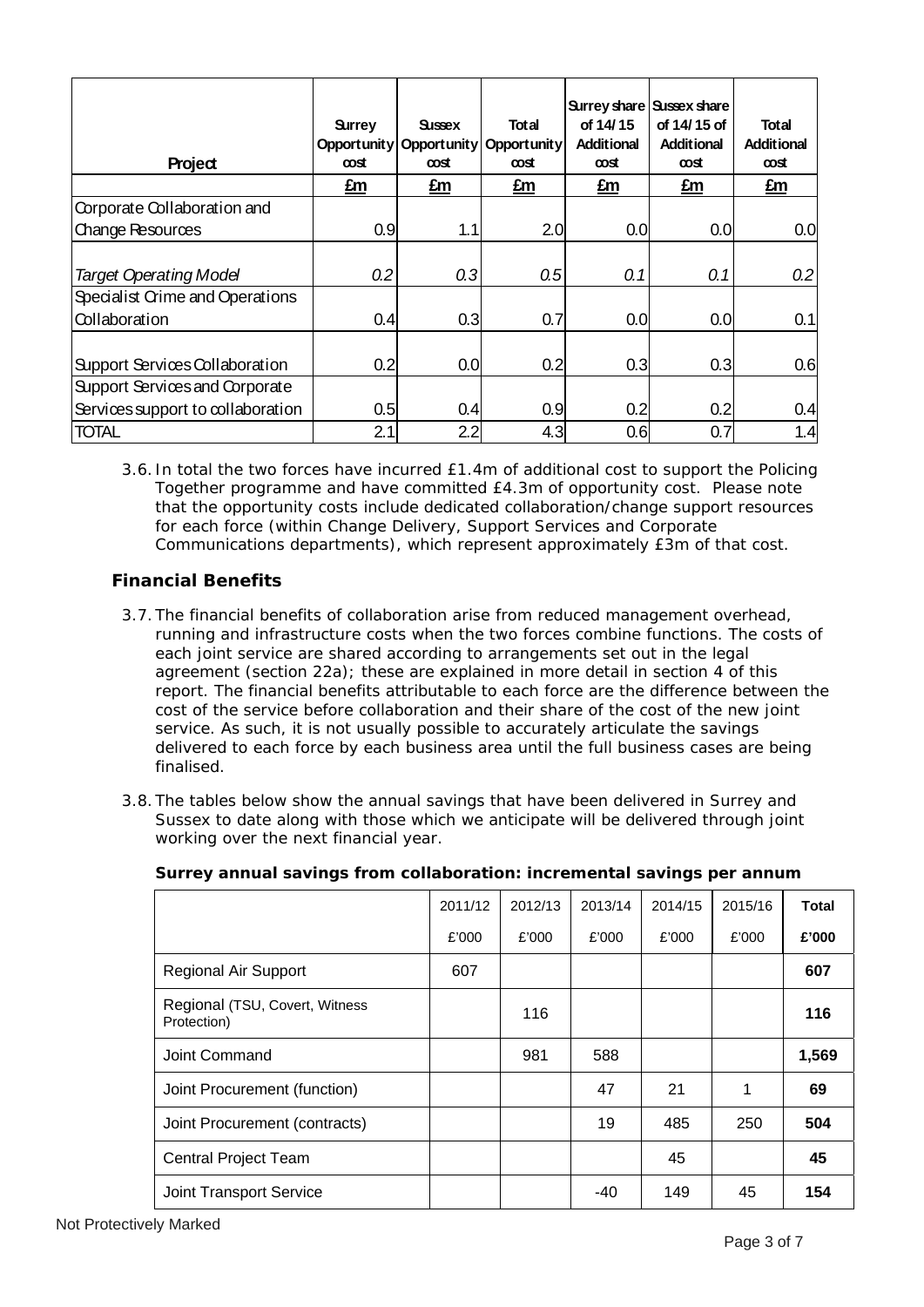| Joint Insurance                     |     |       | 16  | 14  |       | 30    |
|-------------------------------------|-----|-------|-----|-----|-------|-------|
| Support Services (HR, Finance, ICT) |     |       |     |     | 1,238 | 1,238 |
| <b>Specialist Crime Command</b>     |     |       |     |     | 1,151 | 1,151 |
| <b>Operations Command</b>           |     |       |     |     | 702   | 702   |
| <b>Corporate Services</b>           |     |       |     |     | 149   | 149   |
| <b>Total</b>                        | 607 | 1,097 | 630 | 714 | 3,286 | 7,803 |

3.9. This shows that by the end of 2014/15, Surrey will have reduced costs by £2.3m per regional collaboration since 2010. Savings of a further £3.2m per annum are expected annum through collaboration with Sussex, and a further £0.7m per annum through in 2015-16.

| Sussex annual savings from collaboration: incremental savings per annum |  |
|-------------------------------------------------------------------------|--|
|-------------------------------------------------------------------------|--|

|                                               | 2011/12 | 2012/13 | 2013/14 | 2014/15 | 2015/16 | Total |
|-----------------------------------------------|---------|---------|---------|---------|---------|-------|
|                                               | £'000   | £'000   | £'000   | £'000   | £'000   | £'000 |
| Regional Air Support                          | 182     | 69      |         |         |         | 251   |
| Regional (TSU, Covert, Witness<br>Protection) | 69      | 69      |         |         |         | 138   |
| Joint Command                                 |         | 1,134   | 1,224   |         |         | 2,358 |
| Joint Procurement (function)                  |         |         |         | 39      |         | 39    |
| Joint Procurement (contract)                  |         |         |         |         | 250     | 250   |
| Joint Transport Service                       |         |         | 12      | 101     | 177     | 290   |
| Joint Insurance                               |         |         | 20      |         |         | 20    |
| Support Services (HR, Finance, ICT)           |         |         |         |         | 1,664   | 1,664 |
| <b>Specialist Crime Command</b>               |         |         |         | 128     | 976     | 1,104 |
| <b>Operations Command</b>                     |         |         |         |         | 2,002   | 2,002 |
| <b>Total</b>                                  | 69      | 1,303   | 1,452   | 268     | 5,069   | 7,865 |

- 3.10. This shows that by the end of 2014/15, Sussex will have reduced costs by  $£2.7m$ through regional collaboration since 2010. Savings of a further £5m per annum are per annum through collaboration with Surrey, and a further £0.4m per annum expected in 2015-16.
- 3.11 . The ambition for future savings from the Policing Together programme are 20% annual cost reductions by 2019 against the 2014-15 baseline for all services within programme are collaborated and in total deliver a 20% savings then this will amount savings on each of the areas within the scope of Policing Together programme. the scope of Policing Together. If all services within the current scope of the to a combined £33m of annual savings by 2019 of which the estimated share is Surrey (£15m) and Sussex (£18m). These are modelling assumptions only at this stage and subject to variation depending on the actual level of collaboration and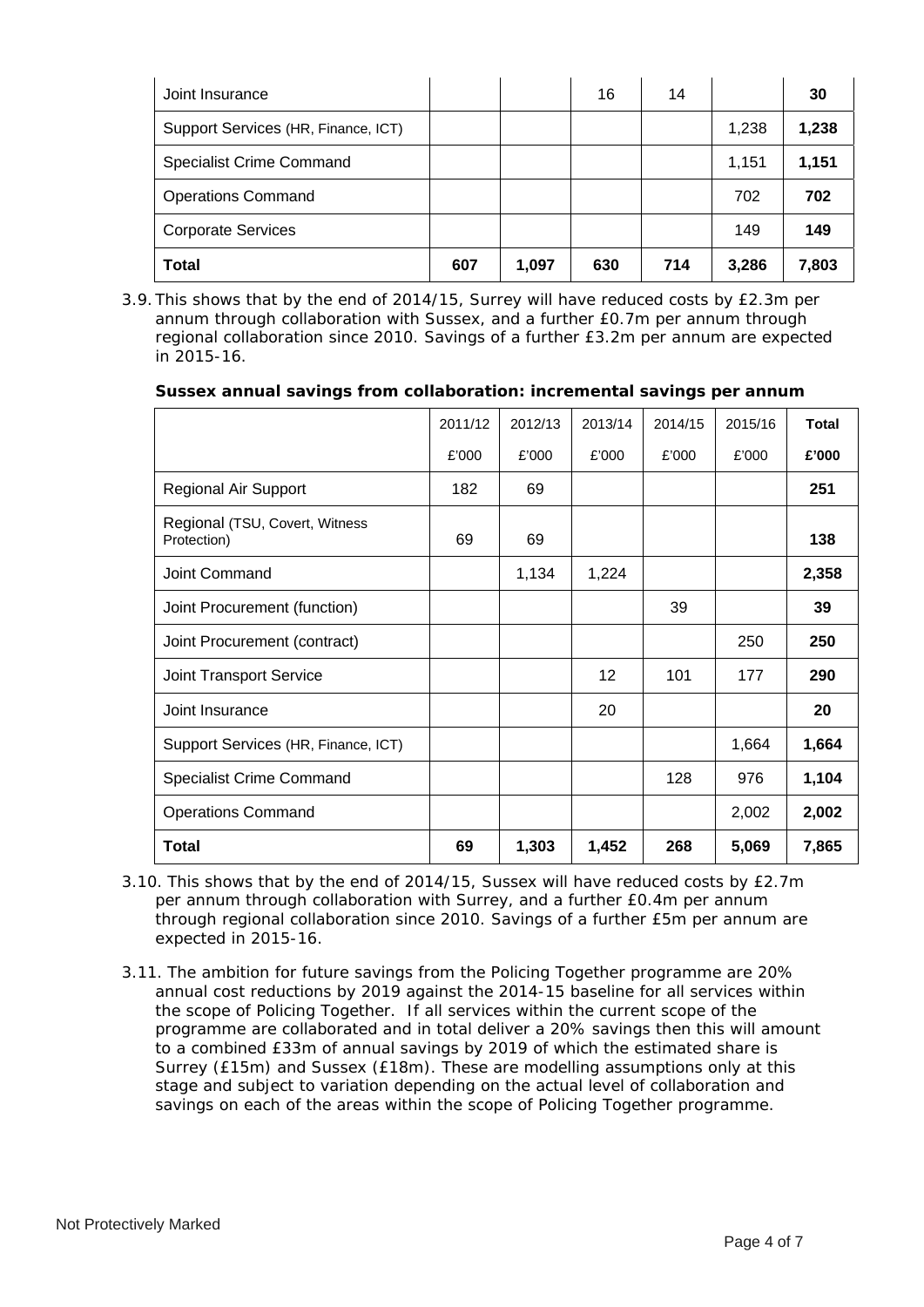# **4. Funding Model for Surrey/Sussex Collaboration**

# **Cur rent Approach**

- 4.1. The current approach being applied for sharing of costs for Surrey/Sussex collaborations is set out in the section 22a agreement. In summary cost for all joint services are shared as follows.
- 4.2. Unless direct/variable costs are agreed to be easily and transparently attributable to an individual force then all investment, operational and management costs of a new collaborative service are shared according to the agreed formula split: Surrey 45%; Sussex 55%. The financial benefits or savings that accrue to each force are calculated as the difference between their budget/costs pre and post collaboration.
- 4.3. The formula split was agreed post 2010 as part of arrangements to determine a areas, at the time using 'net cost of services' set out in the Statement of Accounts. formula for sharing costs of collaboration across the south east region and derives from an assessment of expenditure and resources to deliver policing across force
- 4.4. This approach has been used for other south east regional collaborations and is being applied in other police force collaborations such as Warwickshire and West Mercia Strategic Alliance.
- 4.5. The Section 22a agreement makes reference to the Finance Protocol which sets out in more details which type of costs are included/excluded from cost sharing arrangements.
- 4.6. The cost sharing model is applied to all management and operational costs of collaborative functions. These will be defined by the scope of activity included within each collaboration supported by the finance protocol which sets out what type of costs are treated as pooled costs (to be included) and other costs (to be excluded) from collaboration activity, e.g. premises costs.
- 4.7. All business cases for investment in new collaborative functions are assessed using on a different basis where appropriate. For example if financial benefits are assessed this cost sharing model. The sharing of investment (one off) costs are determined on a case by case basis, with the expectation that these will only be varied from the normal cost sharing formula in exceptional circumstances. This provides the opportunity for investment (one off) costs for a particular collaboration to be shared to be mainly attributable to one force and there are no other significant non-financial benefits then investment costs can be shared in such a way as to equalise the net benefit and investment payback period for both forces.
- 4.8. The following examples show where the default cost share mechanism is employed and where under current arrangements it is applied to reflect activity directly attributable and within the control of each force.
- 4.9. Major Crime Team function investigates the more serious crimes and is cost shared on the 45:55 ratio and has been in operation for a few years. Both forces have benefited from savings in joining their teams and continue to receive the level of service to meet the demands placed on Forces. Any exceptional costs for a specific investigation are charged directly to the relevant force.
- 4.10. For the Joint Transport Service all direct costs that are attributable to each vehicle are charged directly to the vehicle and force owning/using the vehicle with the administration and management and vehicles which are part of a joint service charged on a 45:55 ratio basis.
- 4.11. The proposed model for the Joint ICT service will be based on all direct and variable costs of licences and applications and change projects being charged against the force owning/using the application or initiating the change with administration and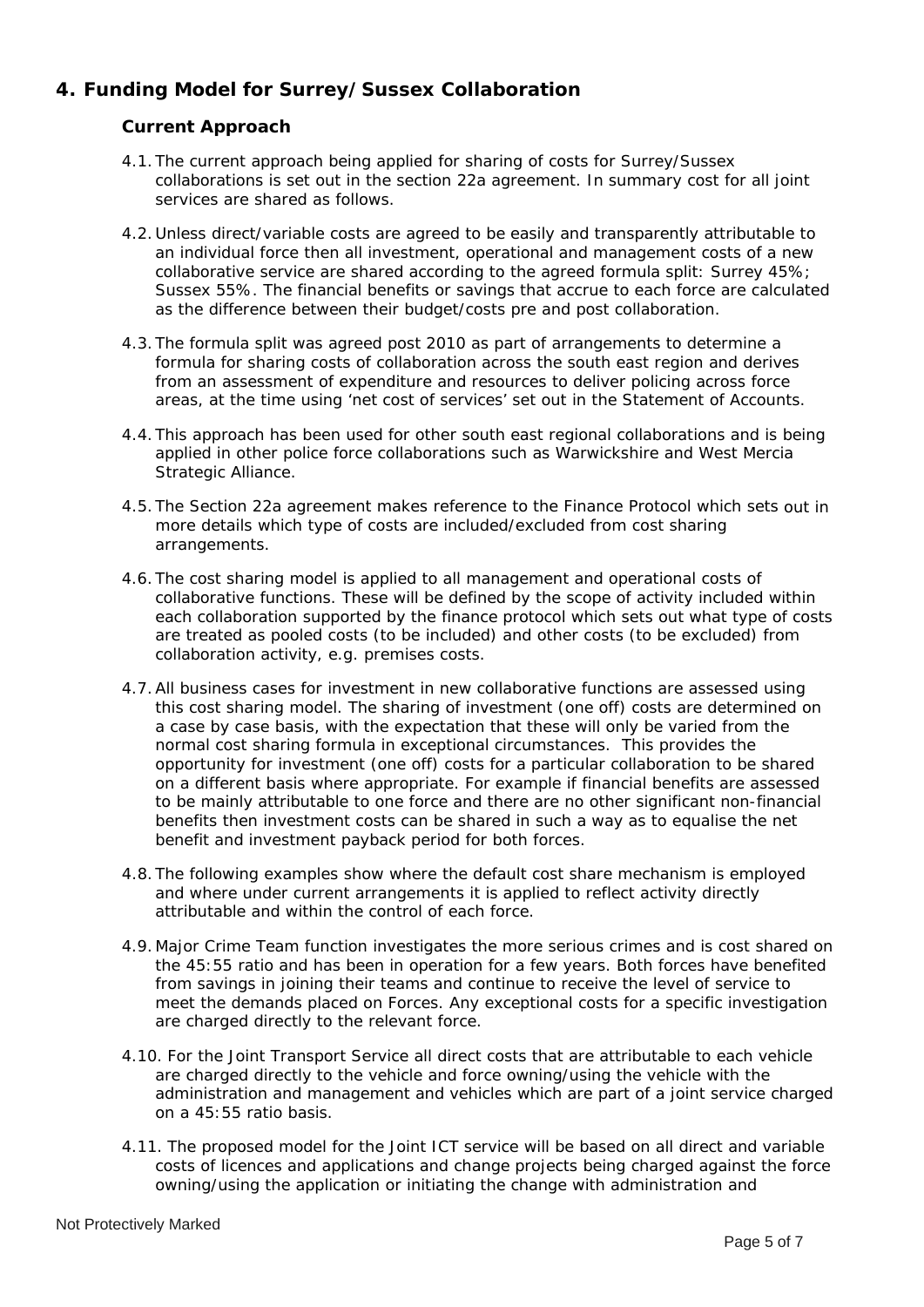management and applications or change projects which are part of a joint service charged on a 45:55 ratio basis.

## **5. Conclu sion**

- 5.1. Surrey and Sussex have committed considerable additional cost (£1.3m) and internal  $resource/opportunity cost (E4.3m)$  to support the first phase of the Policing Together programme during this financial year. This resource has enabled delivery of savings of over £8m on-going per annum from 2015-16 and up to £33m on-going per annum by 2019.
- 5.2. Both forces have achieved savings from collaboration and have financial plans that are built on further savings being delivered through this activity.
- 5.3. The Chief Constables and Police and Crime Commissioners considered and reviewed arrangements for the sharing of costs and benefits in November 2013. Wherever it is practical to do the Forces will employ a cost share arrangement that reflects their direct cost of service but will use the simple cost sharing ratio for all administration and management costs or whenever there is no suitable or practical basis to charge costs for a joint service.

#### **APPENDIX A**

#### **Funding Model Illustrations**

|                                   | Summary                                                                                                                                                                                                                                                                                                                                                                                                                                          | Advantages                                                                                                                                                                                                                 | Disadvantages                                                                                                                                                                                                                                                                   |
|-----------------------------------|--------------------------------------------------------------------------------------------------------------------------------------------------------------------------------------------------------------------------------------------------------------------------------------------------------------------------------------------------------------------------------------------------------------------------------------------------|----------------------------------------------------------------------------------------------------------------------------------------------------------------------------------------------------------------------------|---------------------------------------------------------------------------------------------------------------------------------------------------------------------------------------------------------------------------------------------------------------------------------|
| Activity<br><b>Based</b><br>Model | This model apportions costs<br>according to an agreed<br>activity metric for a particular<br>service (could be anything<br>from flying hours; caseloads,<br>vehicles, transactions etc). It<br>works well when the activity<br>is directly linked to cost, can<br>be easily measured and it is<br>clear why costs vary due to<br>changes in demand or<br>operational decisions. Is used<br>for a limited number of<br>collaborations at present. | Clear link of<br>costs to<br>activity<br>Enables costs<br>to change<br>over time as<br>influenced by<br>demand or<br>operational<br>decision<br>making<br>Only uses<br>current costs<br>not linked to<br>previous<br>spend | Doesn't work<br>in all areas of<br>business<br>If cost drivers<br>$\bullet$<br>aren't clear<br>then<br>significant<br>time and<br>effort to<br>establish<br>agreement on<br>activity base<br>and measure<br>it<br>Likely to lead<br>to greater<br>uncertainty on<br>cost shares |
| Sharing of<br><b>Costs Model</b>  | This model apportions all<br>costs based on an agreed<br>formula (budget, population,<br>demand or combination of<br>these), which most closely<br>reflects levels of resources or<br>demand for most activities.                                                                                                                                                                                                                                | Simple, easily<br>understood<br>Provides<br>certainty on<br>cost shares                                                                                                                                                    | May not be<br>perceived as<br>fair in all<br>cases<br>Can be seen<br>to reward the                                                                                                                                                                                              |